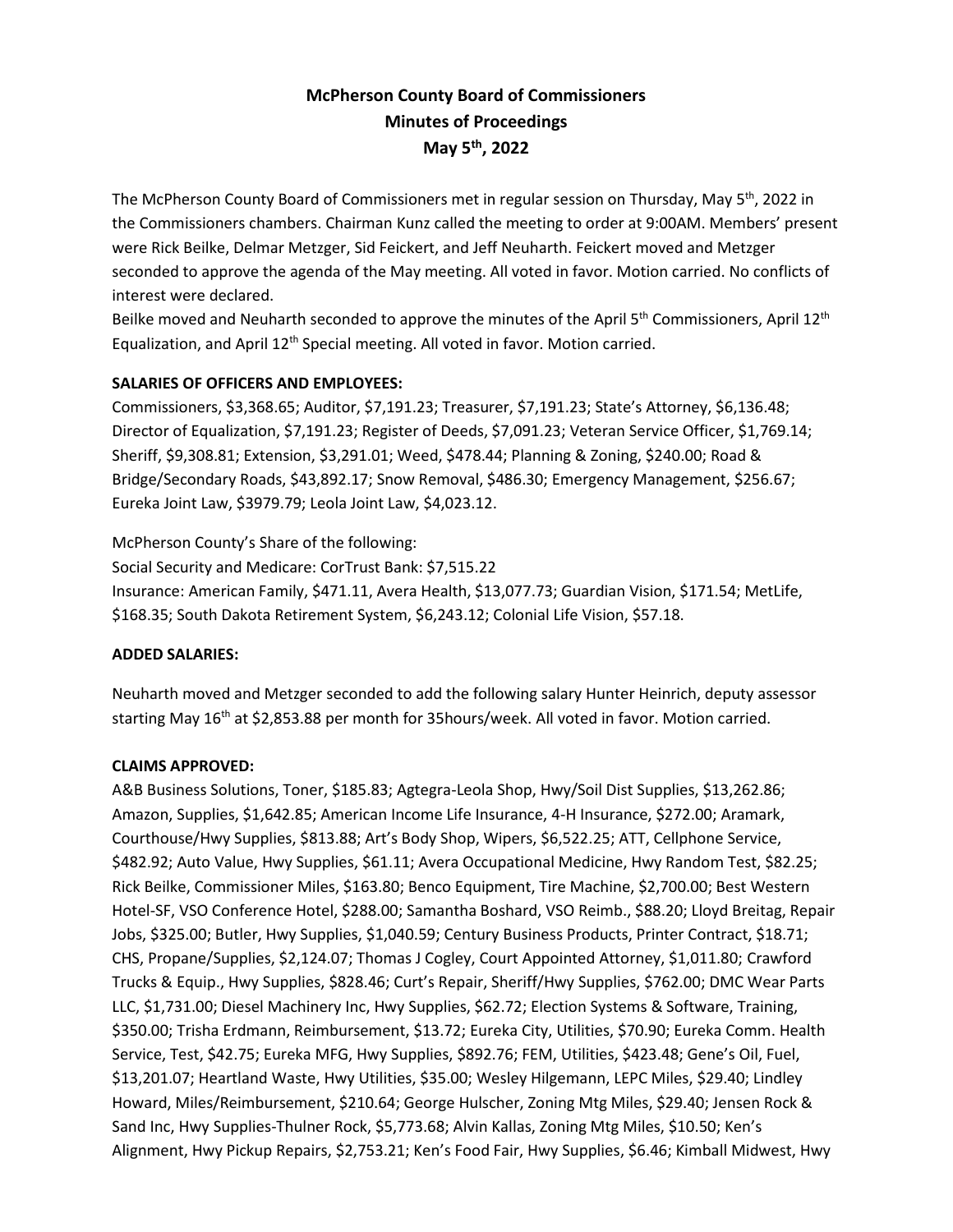Supplies, \$557.66; Richard Kolb, Zoning Meeting Miles, \$2.94; Lakeside Lumber, Hwy Supplies, \$102.27; Leola City, Utilities, \$178.36; Linde Gas & Equipment INC, Hwy Supplies, \$252.40; McLeod's Printing & Office Supplies, Election Supplies, \$86.57; McPherson Co. Herald, Publishing, \$416.77; MDU, Utilities, \$670.41; Microfilm Imaging, ROD/M&P Equip Rent, \$364.40; Midstates Group, Receipt Books, \$455.00; NASASP, Annual Dues, \$39.00; National 4-H Council, 4-H Supplies, \$82.00; Northwest Blade, Publishing, \$530.13; Pomp's Tire Service, Hwy Supplies, \$1,429.60; Premier Equipment, Hwy Supplies, \$756.99; Quill, Supplies, \$322.68; Ramkota Hotel-Pierre, Conference Hotel, \$659.94; Jackie Rau, Reimbursement-Weed Board, \$10.63; RDO, Hwy Supplies, \$137.72; DRN Readitech, Server Maint/Backup/Services, \$145.89; Ron's Service Center, Oil Change, \$61.19; Runnings Farm & Fleet, Supplies, \$36.17; Schock Auction, Shelves, \$600.00; Michael Schwingler, Clothing Reimbursement, \$141.44; SD Game Fish & Parks, Animal Damage Control, \$3,300.51; SD Police Chiefs' Association, Conf. Registration, \$85.00; SD Public Health Laboratory, Test, \$40.00; Kris Jacobsen-CLERP Admin, 2<sup>nd</sup> Quarter, \$260.00; Craig Steinley, USPAP Registration, \$175.00; Taliaferro Law Firm PC, Court Appointed Attorney, \$363.35; Transource Truck & Equipment, Hwy Supplies, \$149.98; Valley Telco, Phone/Internet, \$854.70; Mitchell Vilhauer, Court Appointed Investigation, \$1,460.48; Visa, Supplies, \$891.13; Warne Chemical & Equipment Co, Gloves, \$207.11; Web Water Bottling Company, Courthouse Water, \$97.50; Avera Health, Dependent Insurance, \$971.80; State Treasurer, Sales/Excise Tax, \$140.55; SDACC M&P, March Fees, \$84.00; State Treasurer, Money Due to State, \$65,279.44; March Amount Remitted to Cities/Schools/Townships/Fire Districts, \$302,943.18; CorTrust Bank, Deliq. Tax, \$1,657.06.

Neuharth moved and Feickert seconded to approve the forgoing claims. All voted in favor. Motion carried.

#### **OTHER MATTERS DISCUSSED AND ACTION TAKEN:**

#### Veteran's Service Officer

VSO Sam Boshard shared with the board that Community Transit, is available to take veterans to doctor appointments as far as Sioux Falls. The service is free of charge to the veteran (paid by the VA) and there is no cost to the county. The service may be available to non-veterans for a fee, contact Boshard for more information.

Boshard will be available by phone May  $10^{th}$ - 30<sup>th</sup> but the office will be closed during this time.

#### Executive Session

Neuharth moved and Beilke seconded to enter executive session at 9:05AM to discuss legal matters. All voted in favor. Motion carried. Neuharth moved and Feickert seconded to exit executive session at 9:07AM. All voted in favor. Motion carried.

#### Highway Department

Metzger moved and Neuharth seconded to sign the SDDOT road striping agreement for approximately 50 miles of road to be striped and McPherson County's share of the cost will be \$44,750.74. All voted in favor. Motion carried.

Culvert liner quotes were examined. At this time the board isn't interested. Equipment needs for 2022 were discussed. Brown County has decided to put the construction of the Elm Lake Road up for bids and will not need McPherson County's assistance. The highway department has been pulling shoulders and a few roads around the county had to be closed through the recent rain.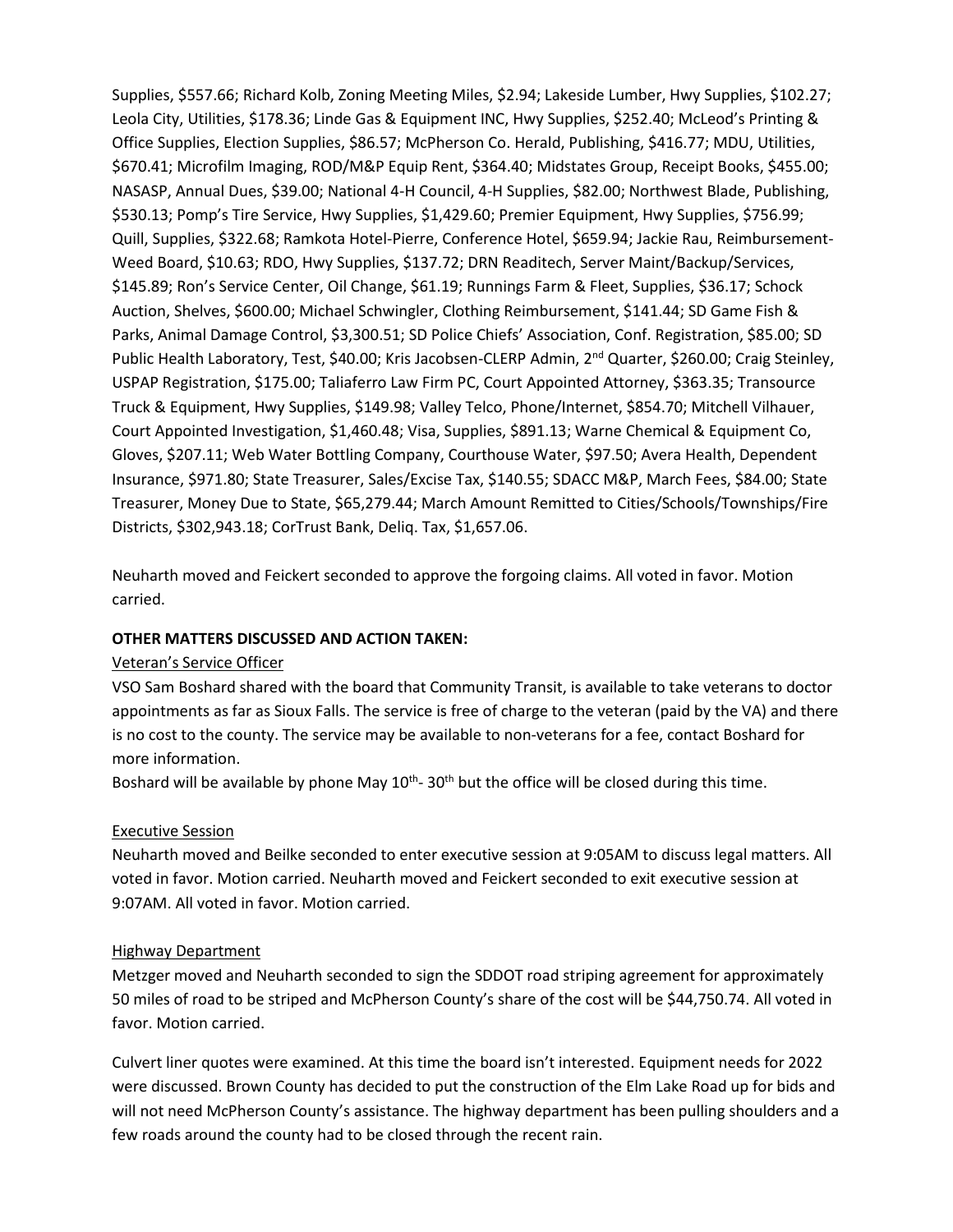Load limits are still in place and will be reevaluated on May 16<sup>th</sup>. Anyone with concerns about getting cattle out to pasture should contact the highway superintendent.

### Right of Way Permit

Beilke moved and Neuharth seconded to approve the following permit to occupy right of way - FEM to bore 2" power cable between Section 23 and Section 26 of T128-R73. All voted in favor. Motion carried.

#### Director of Equalization

Brooke Graves and Glenn Spitzer presented a request for permit information received from TurnKey Logistics. The commission advised that TurnKey Logistics should come to the next commissioners meeting.

A question was brought to the board about new tree placement. Trees that are to be planted closer than 150ft from the centerline of the road require a variance permit from the zoning board.

#### Drainage Board

At 10:30AM Beilke moved and Neuharth seconded to forgo a McPherson County Drainage Commission meeting for the month of May due to no new permits. All voted in favor. Motion carried.

#### Abatement 22-13

Neuharth moved and Metzger seconded to approve Abatement 22-13, Wolfgang Kitzler record #7523 purchased by Eureka City, PAY 2004-2022 County Total \$103.76. All voted in favor. Motion carried.

### Courthouse Maintenance

Issues with the north door of the courthouse were discussed as well as  $3<sup>rd</sup>$  floor window replacement. Howard will contact House of Glass for quotes. The chair lift was discussed. Access Elevator advised that replacing the current lift with an upgraded model is the best solution for the issues we have been experiencing. Grant options will be explored, and the project would have to be put out for bids.

# Public Comment

Sixteen citizens joined the meeting, the commissioner heard several comments and concerns. Technical questions the citizens believed should be answered by Summit Carbon about the pipeline were expressed to the board. No action taken.

#### State's Attorney

State's Attorney Austin Hoffman joined by phone. A draft resolution will be prepared for the board to consider at the June commissioner's meeting.

# Extension Office

Jackie Rau has won the SDAE4-HP Achievement in Service Award and would like to attend the National 4-H Convention to accept the award. Feickert moved and Neuharth seconded to authorize Rau to travel to Madison, WI on October 11-13 for the National 4-H Convention. All voted in favor. Motion carried.

#### Executive Session

Neuharth moved and Metzger seconded to enter executive session at 11:55AM to discuss personnel matters. All voted in favor. Motion carried. Neuharth moved and Feickert seconded to exit executive